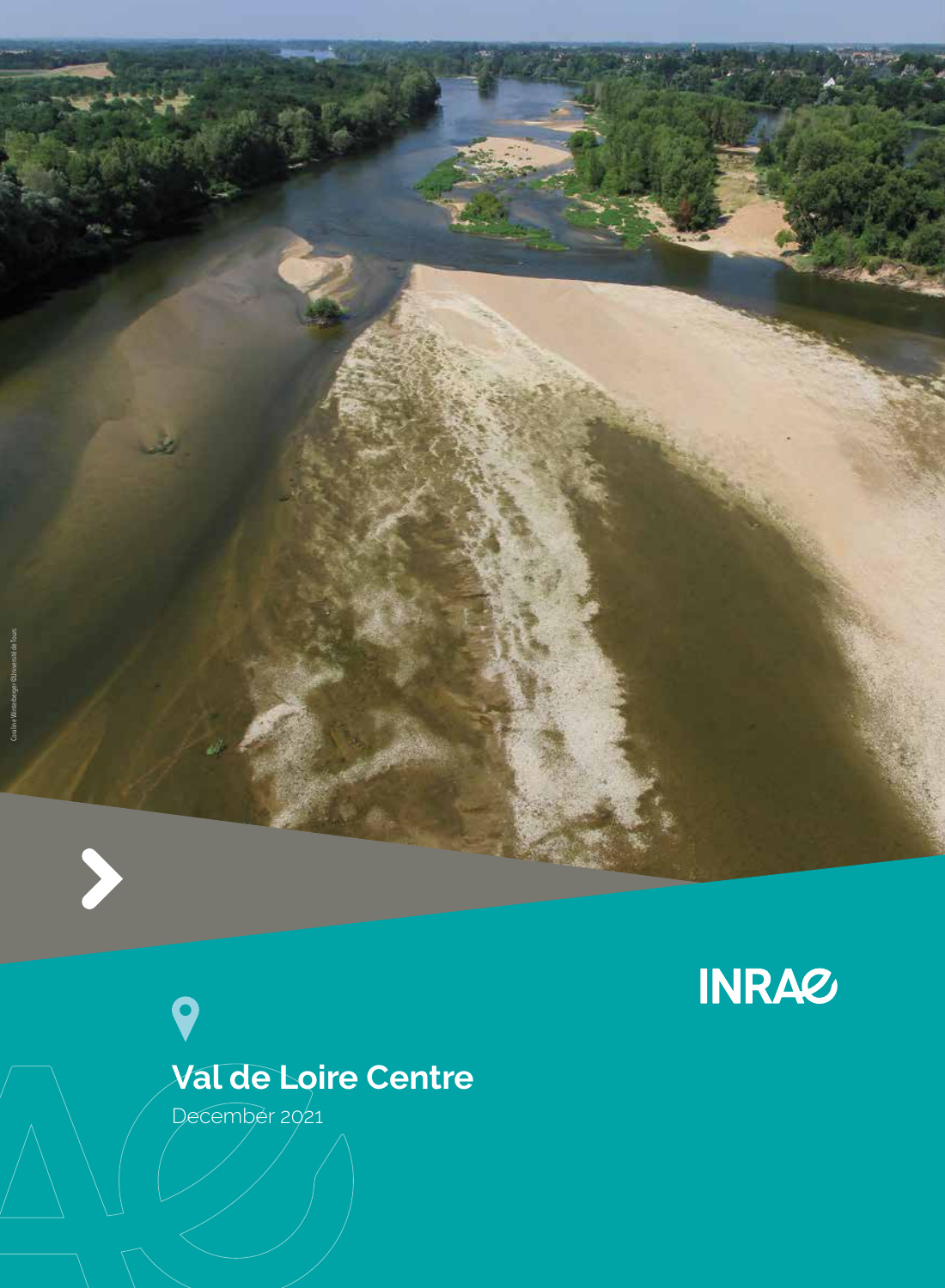



**Marc Guérin** President of the Val de Loire Centre **© INRAE,Elisa Bispo**

"With research units in Orléans, Tours, Nogent-sur-Vernisson and Bourges, the INRAE Val de Loire Centre carries out research on animal biology, trees and associated organisms, animal health and the sustainable management of livestock, forests and soils."

### THE VAL DE LOIRE RESEARCH CENTRE

With a staff of nearly 800, including 632 permanent INRAE employees, the INRAE Val de Loire Centre conducts generic research and integrated, multidisciplinary studies, which are sources of innovation for the improved sustainability of natural resources and agricultural and forestry systems, as well as the biodiversity associated with them. Thanks to its technological platforms, analyses can be carried out at the different scales of the molecule, the individual, the populations and the ecosystem. Imaging can now be used to visualize and monitor physiological and physiopathological mechanisms over time. Spread out over 1,500 hectares, the Centre's experimental facilities make it possible to develop new models and to study genetic, animal, plant and microbial resources in order to acquire exceptionally original data. They also provide the possibility to test new sustainable approaches such as the anaerobic digestion of effluents.

**Focused on themes that are particularly important for the future of agriculture, and already home to one of Europe's largest animal health research facilities, the Val de Loire Centre is developing numerous international partnerships, notably through the coordination of three European projects and three international associated laboratories located in Mexico, Argentina and China.** 





Positioned around the region's areas of excellence with more than 12% of local scientific resources, the Val de Loire Centre is a leading player in regional research with significant workforces at the Tours and Orléans research sites, encouraging cooperation with both universities. To do this, it relies on its research, experimental facilities and technological platforms as well as its genetic resources and animal and forestry models.

#### **A UNIFYING IDENTITY REGIONAL COHERENCE**

Positioned around the region's areas of excellence, the Centre federates research in infectiology and natural resources. Its activities are in line with four of the region's five smart specialization areas: environmental metrology and engineering for activities that consume large amounts of natural resources; biotechnologies and health-related services; and services and ICT for heritage tourism. The Centre's policy of hosting private partners is broadly supported by the local authorities in the aim of promoting economic development.

#### Our main partners in the region

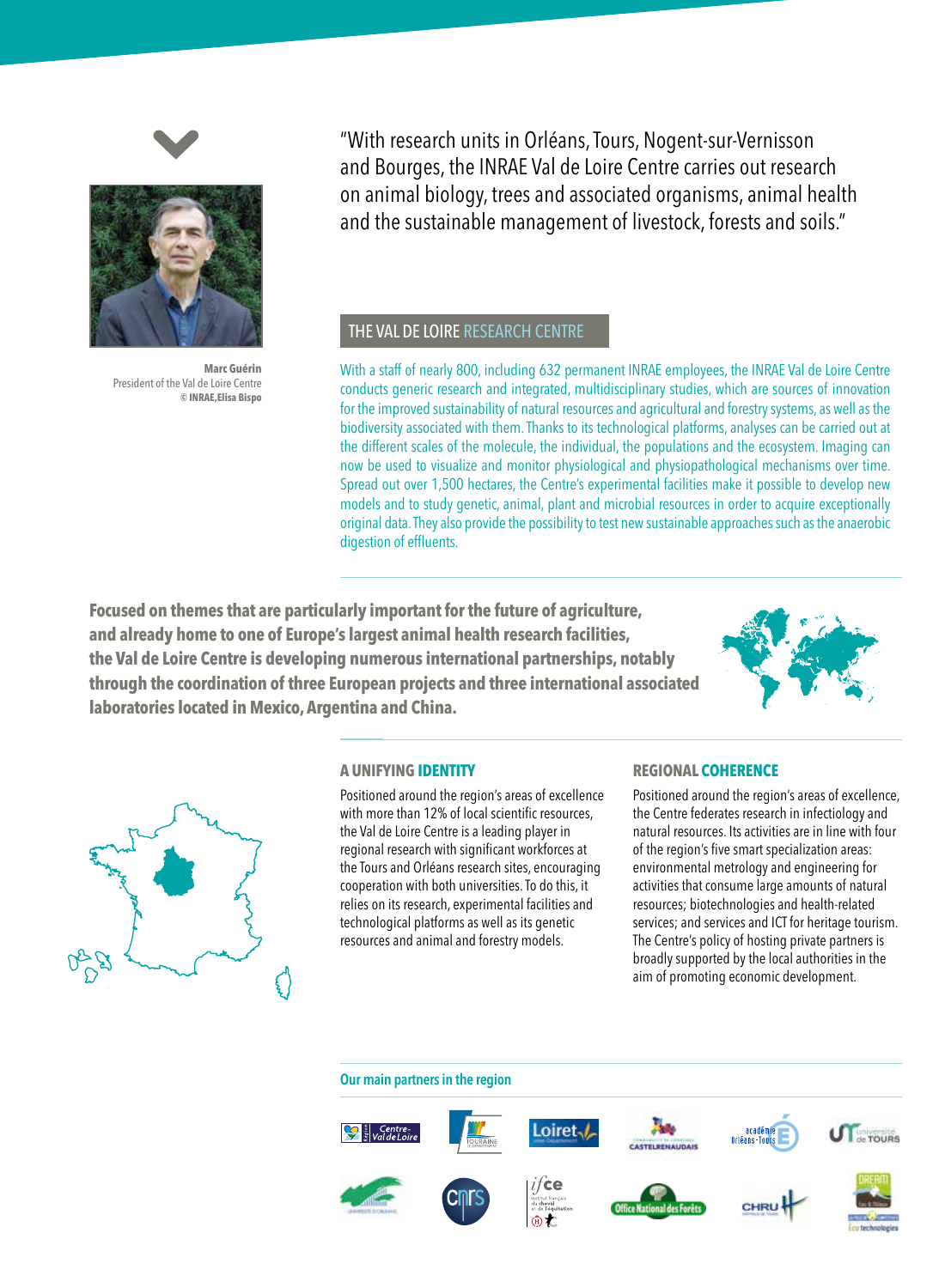# Our research priorities



INTEGRATIVE ANIMAL BIOLOGY AND SUSTAINABILITY OF LIVESTOCK SYSTEMS 4



# 1

#### Soil plays a role in both agricultural production and environmental protection, and its study is particularly important for sustainable development.

Researchers are studying the interactions between the physical properties of soils, their greenhouse gas emissions and the quantitative management of water resources. The teams are also involved in national programmes for mapping and monitoring soil and for managing soil information systems, environmental research observatories and agricultural practices in cropping systems.

#### **Research and service units:**

# - Soil Science Research Unit

- InfoSol Service Unit

- European Conservatory for Soil Samples
- Rain simulator - LabEx Voltaire
- 
- ANAEE-S biology and health infrastructure
- Platform for studying soil-atmosphere exchanges

 **Collective scientific facilities:**

- on agricultural soils (PESAa)
- MiDi regional thematic network (Environment and Diversity)

#### **Academic partners:**

- French Geological Survey (BRGM)
- University of Orléans
- CNRS



**© INRAE,Bertrand Nicolas** 

To ensure the sustainability of forest resources and the biodiversity they host, our teams study the wood formation mechanisms and integrate phenotypic and genomic measurements at different scales. Their research also focuses on the development of forest genetic resources for sustainable wood production in the context of climate change.

#### **Research units:**

2

- Integrated Biology for the Development of Tree
- and Forest Diversity Joint Research Unit (BioForA)
- Forest Ecosystems of Nogent-sur-Vernisson Research Unit (EFNO)
- Forest Zoology Research Unit (URZF)

- Biology for Woody Plants and Field Crops Laboratory (LBLGC) (contract-based unit)

#### **Experimental unit:**

- Forest Genetics and Biomass, Orléans (GBFOr)

#### **Collective scientific facilities:**

- Phenobois platform
- OPTMix experimental facility (Oak Pine Tree Mixture)
- EquipEx Xyloforest
- Genius biotechnology and bioresource project
- Connected and precision forestry project (SycoMore)
- EntomoCentre regional thematic network
- MiDi regional thematic network (Environment and
- Diversity)

- IN-SYLVA National Research Infrastructure for Adaptive Forest Management

#### **Academic partners:**

- University of Orléans
- University of Tours
- CNRS
- French National Forestry Office (ONF)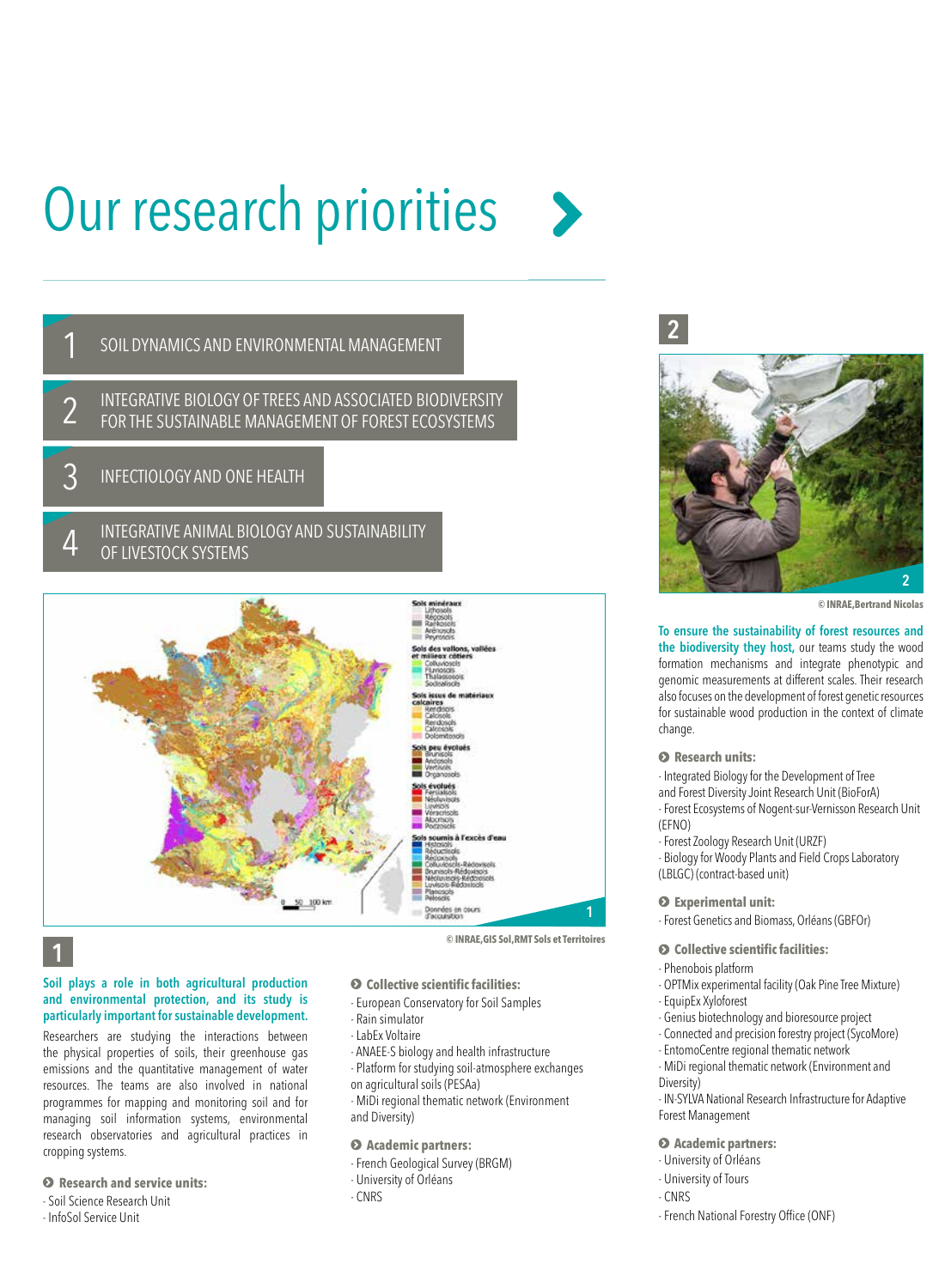3



#### Developed within the One health concept based on a global approach to animal, human and environmental health, this pole carries out research from three complementary angles:

• Understanding the host response;

• Studying the pathogen "under constraint" with a strong focus on the mechanisms of resistance to antibiotics and antiparasitics;

• Developing research to understand how pathogens evolve in the environment and in livestock, and how the infectious process develops at the population level in relation to ecosystems.

#### $\odot$  Research unit:

4

- Infectiology and Public Health Joint Research Unit (ISP)

- **Experimental unit:**
- Experimental Infectiology platform (PFIE)
- **Collective scientific facilities:**
- LabEx MABImprove
- International centre for microbial resources dedicated to pathogenic bacteria for humans and animals (CIRM-BP)

**© INRAE,Christophe Maître**

- Infectiology Research Federation (FéRI)
- French research infrastructure to control infectious emerging or zoonotic animal diseases *via in vivo* exploration – EMERG'IN
- **Academic partners:**
- University of Tours



For the latest news and a research update www.inrae.fr/centres/ val-de-loire

# 4

# Livestock systems must combine the three pillars

of sustainable development: economic to ensure the competitiveness of the sector, social to guarantee the coexistence of small and large farms, and environmental to limit inputs and manage landscapes. To do this, researchers are conducting fundamental and applied research on the reproductive function and behaviours related to reproduction and social relations. The research teams produce academic knowledge and respond to the concerns of society, particularly with regard to livestock welfare, proposing innovations to improve the control of reproduction and social relations. Studies are also carried out in poultry physiology and genetics to improve the sustainability of poultry farming systems.

#### **Research units:**

- Physiology of Reproduction and Behaviour Joint Research Unit (PRC)

- Avian Biology and Poultry Farming Joint Research Unit (BOA)

#### **Experimental units:**

- Bourges Experimental Unit (P3R)
- Animal Physiology Experimental Unit (PAO)
- Poultry Farming Experimental Unit (PEAT)

#### **Collective scientific facilities:**

- PIXANIM platform (Phenotyping & *in/ex vivo* Imaging from the Animal to the Molecule)

**©INRAE,Bertrand Nicolas** 

- LabEx MABImprove

- Animal biology infrastructure (CRB Anim), part of the French research infrastructure dedicated to agricultural resources (RARe)

#### **Academic partners:**

- University of Tours
- CNRS
- The French Horse and Riding Institute (IFCE)
- Regional University Hospital Centre of Tours (CHRU Tours)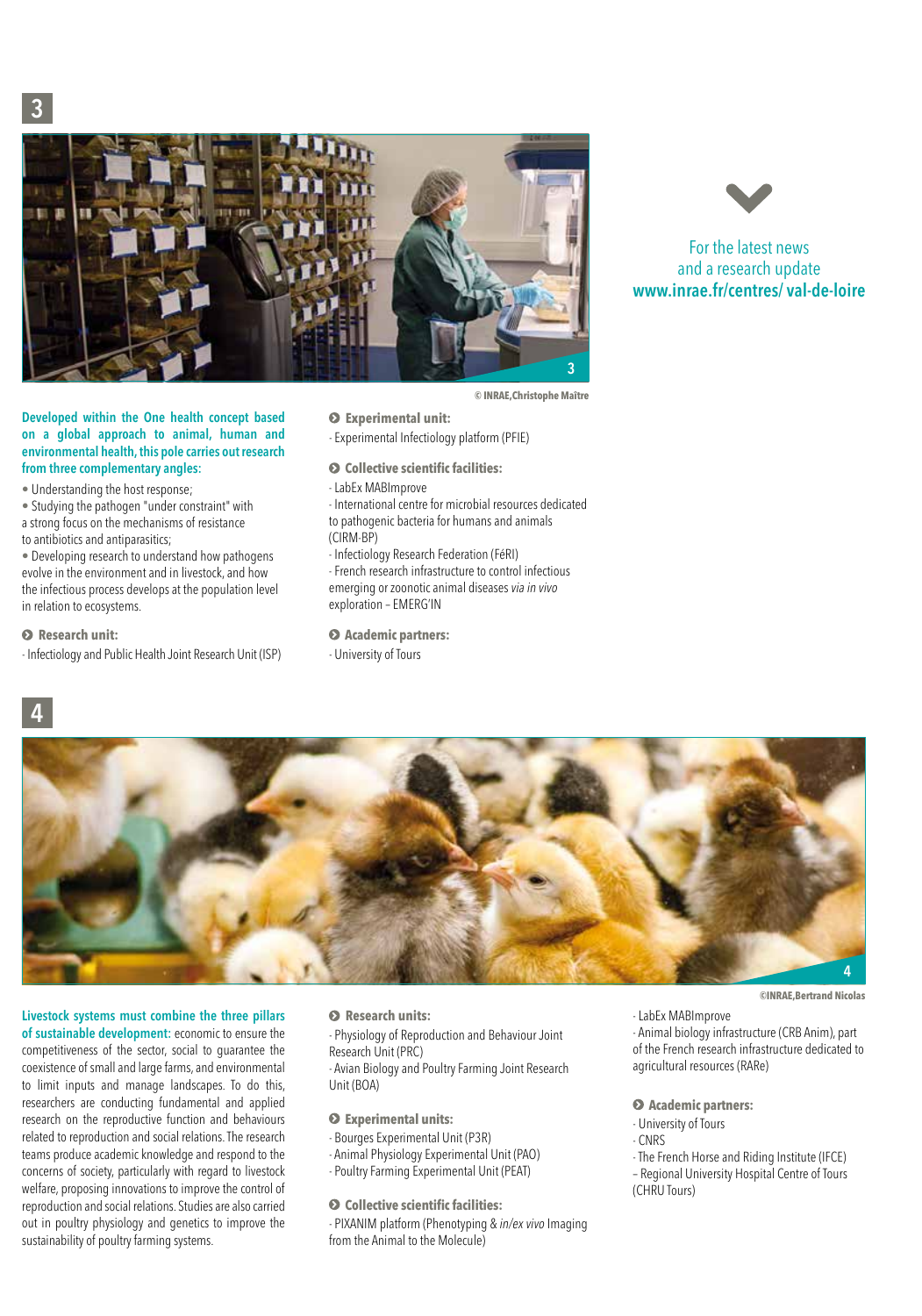

# PARTNERSHIPS, RESOURCE ENHANCEMENT AND INNOVATION

#### Socio-economic and agricultural partnerships

The INRAE Val de Loire Centre hosts more than 30 employees of its agricultural partners and develops partnerships with chambers of agriculture.

It is home to four start-ups that grew out of its research, including two winners of the I-LAB national innovation competition co-organized by the Ministry of Research and BPIfrance. A policy aimed at strengthening these socio-economic partnerships is made possible through the support of local authorities, and has led to the establishment of an Allice team for the study of methods to aid reproduction. The centre hosts the headquarters of a number of its professional partners, such as the French Poultry and Aquaculture Breeders Technical Centre (SYSAAF) and the trade association that represents the wood sector in the Centre-Val de Loire region (Fibois CVL). It is equipped with an anaerobic digestion unit that processes animal effluents, and provides premises to accommodate scientific and economic partners wishing to benefit from the Centre's platforms.

#### Higher education

The Centre's research teams participate in the Master's programmes in Animal and Forest Sciences: "Infectiology, immunity, vaccinology and biologics" and "Sustainability and quality in animal production". They also contribute to the three options of the Biology-Health Master's degree: "Reproductive biology", "Cognition, neuroscience and psychology" and "Physiopathology", as well as to the Master's degree in "Agroscience, environment, territories, landscapes and forests", under the auspices of the University of Orléans.

They coordinate the Erasmus Mundus Infectious Diseases and One Health Master's programme shared between Tours, Barcelona and Edinburgh.

#### Involvement in innovative projects

The centre is associated with five projects financed by the French Investments for the Future programme: - Two laboratories of excellence that reflect the quality of its regional partnerships: MABImprove, dedicated to the improvement of therapeutic antibodies, paving the way for the development of biologics; and Voltaire, committed to the study of exchanges, particularly gaseous ones, between soil, water and air; - Two networked projects:

- CRB Anim, which focuses on the preservation of animal genetic resources;
- EquipEx Xyloforest, which studies the properties and functional genomics of wood together with the Genius molecular engineering project;

- ANAEE-S, a project devoted to ecosystem analysis and experiments.

#### Collective scientific infrastructures and facilities

The INRAE Val de Loire Centre has four internationally recognized facilities:

- The European Conservatory for Soil Samples, managed by the InfoSol service unit within the framework of the Sol scientific interest group (Gis Sol), which monitors 2,200 sites throughout France;

- The experimental infectiology platform, the largest experimental facility in France dedicated to infectiology, certified ISO 9001:2000, which makes it possible to carry out experiments at confinement levels 2 and 3;

- The platform, Phentotyping & *in/ex vivo* Imaging from the Animal to the Molecule (PIXANIM), certified ISO 9001, v 2015, equipped with a 3Tesla MRI and a scanner, to study the reproductive neurobiology and the behaviour or the monitoring of infectious processes on the same animal.

- The Cell Engineering Laboratory (LICA) managed by the BioForA joint research unit is a combined laboratory-greenhouse facility, dedicated to the production and characterization of trees which have been transformed or edited by cell engineering.

**Zoom on...**  A reference pole in the animal sciences



© INRAE Christophe Maître

The Val de Loire Centre is considered a reference pole in the animal sciences, with more than 750 people involved and a unique experimental facility capable of studying all types of livestock in both conventional and confined conditions. It is equipped with state-of-the-art imaging infrastructures. It coordinates the European network of infectiology platforms, Vetbionet, the joint infrastructure, EMERG'IN, and the joint technological unit, "Biology and Innovation for Research and Development in Regional Poultry Farming Systems". Its research and that of its partners contribute to its status as a reference site in terms of innovation for reproduction and poultry farming. Moreover, the Centre is deeply involved in the area of infectiology via the Erasmus Mundus Master's programme, "*Infectious Diseases and One Health*", and its participation in the French Infectiology Research Federation as well as the LabEx MABImprove.

It also plays an important role in the development of animal models and their multidimensional analyses.

# Impact of some of the research of the Val de Loire Centre



Our research supports public policies. It has an impact on soil management and classification, and on the integrated management of animal and plant health, particularly to limit the development of invasive insect populations.

It allows agricultural professionals to develop or maintain new animal and plant genetic resources that are more resistant to disease, more adaptable and more sustainable. Targeted studies at the cellular level of physiological and physiopathological mechanisms have an impact on the development of treatments for veterinary and human medicine.

© INRAE, Laurent Cario